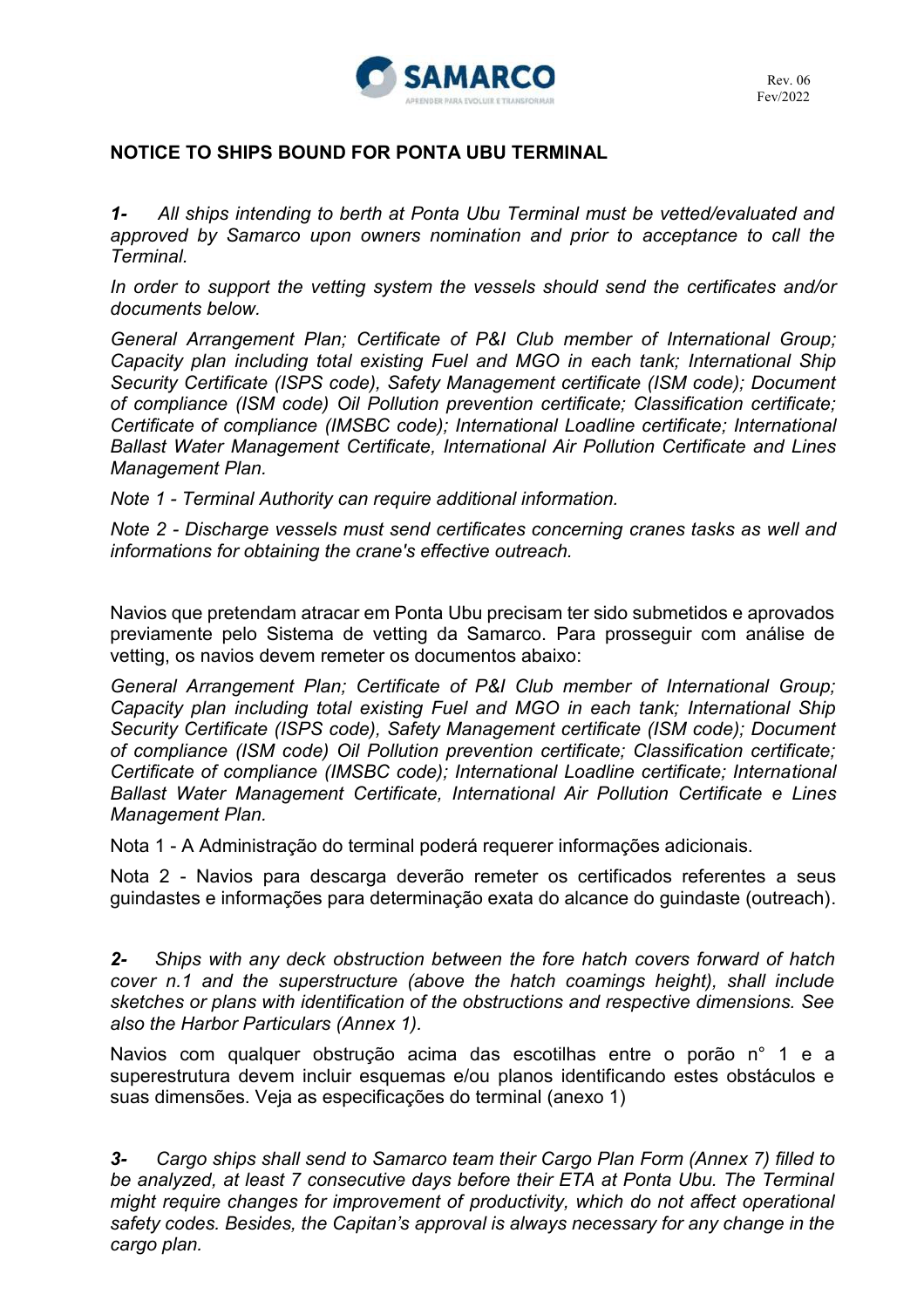

Navios de carga devem remeter o Plano de Carga de acordo com o formato do anexo 7, em até 7 dias antes do ETA. O terminal poderá requerer modificações objetivando produtividade, sem comprometer a segurança. Todas as modificações propostas devem ser sempre aprovadas pelo Comandante.

### *4- Ponta Ubu Terminal do not accept Cargo Plan exceeding the shear force and the blending moment according to table 1 (below).*

O terminal de Ponta Ubu não aceita Planos de Carga com valores máximos de Momento Fletor e Esforço Cortante segundo a tabela 1 (abaixo)

Table 1 / Tabela 1- Maximum Bending Moment and Shear Force / Momento Fletor e Esforço Cortante Máximo Permitidos.

| Vessels – Age       | > 20 years | 15< and ≤ 20 Years $\vert$ ≤15 years |     |
|---------------------|------------|--------------------------------------|-----|
| <b>Bulk Carrier</b> | 93%        | 96%                                  | 99% |
| Oil Bulk Oil (OBO)  | 91%        | 94%                                  | 98% |

*5- Deballasting (Total) time should be faster than the time planned for loading. Nevertheless, any time requested for deballasting will be managed as 'packages' of no less than 3 hours. However, it can restart before by Terminal's convenience and Vessel's concordance.* 

Tempo total de deslastro deve ser inferior ao tempo de carregamento planejado. Não obstante, qualquer tempo de deslastro requerido será considerado em pacotes com tempo mínimo de 3 hs cada um deles. Podendo o carregamento reiniciar antes deste período, se autorizado pelo navio.

Master and Chief Officer are responsible to request sttopages in loading ops in order to avoid hull stress over the structural safety limits.

Deballasting time is expected to be compatible with the terminal loading rate, if this is not possible, Deballasting stoppages must be clearly formalized in the loading sequence as the example below.

O Comandante e o Imediato são responsáveis por requerer paradas nas Operações de carga para evitar esforços na estrutura que ultraspassem os limites de segurança do navio.

O deslastro deve ser compatível com a taxa de carregamento do terminal. Caso não seja possível, as paradas para deslastro devem ser especificadas na sequência de carregamento, conforme exemplificado a seguir.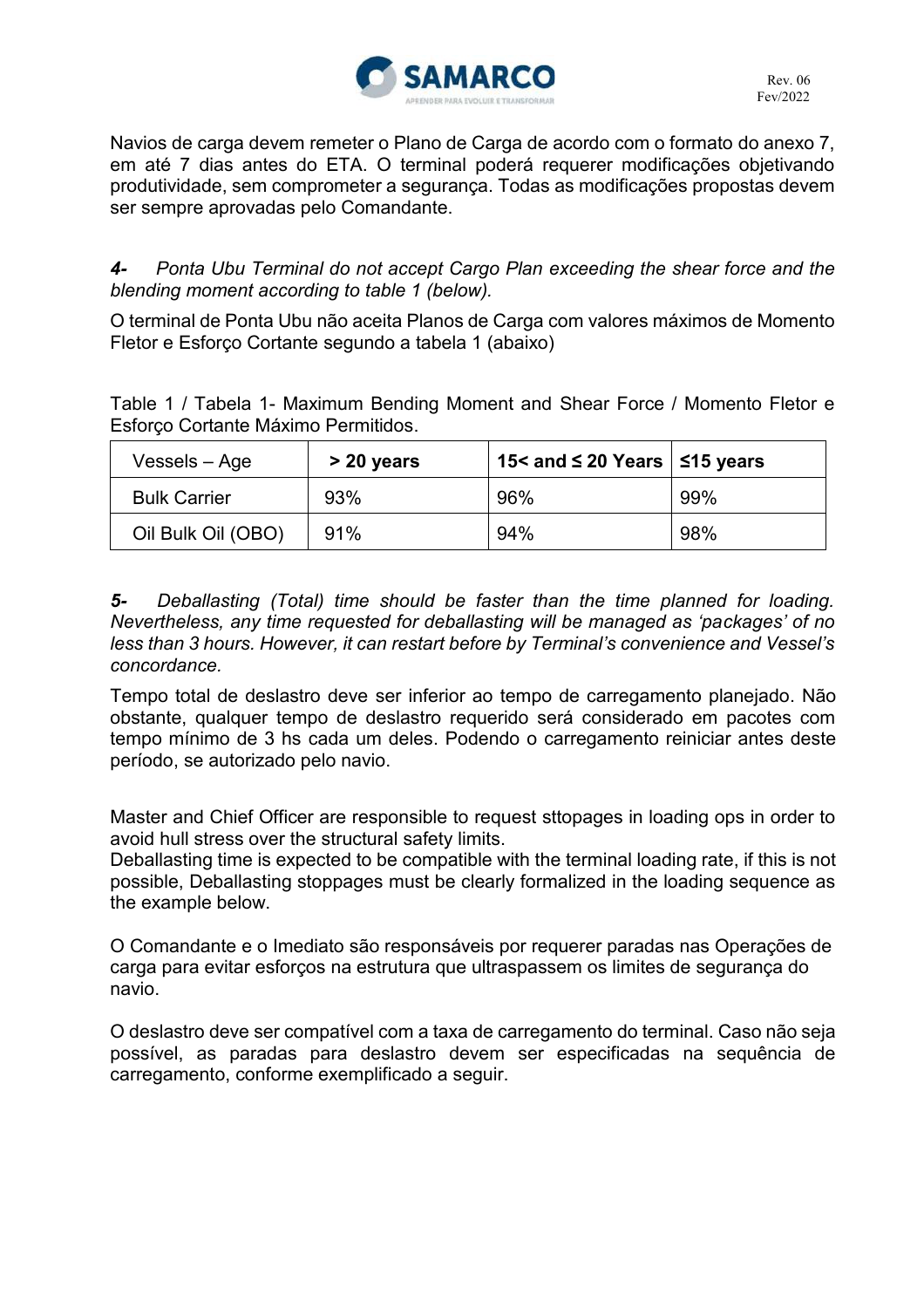

| Hold No. | Cargo<br>Quantity | <b>Deballasting</b><br>operations |
|----------|-------------------|-----------------------------------|
|          |                   | <b>ARRIVAL CONDITION</b>          |
| 5        | 6000              | PO NO.4 WBT P/S TO 72%            |
| ä        | 8000              | PO NO.3 WBT P/S TO 57%            |
|          | 3000              | PO NO.4 WBT P/S TO 57%            |
|          | 5000              | PO NO 1 WRT P/S TO 42%            |
|          |                   | STOP FOR DEBALLASTING             |
| 5        | 5500              | <b>STRIPPING</b>                  |
| R        | 5000              |                                   |
|          | 2500              |                                   |
|          | 4000              |                                   |
|          |                   | TRIMMING                          |
|          | 470               |                                   |
|          | 680               |                                   |

Shippers and/or Port operators reinforce that will not be responsible for any shortage of cargo caused due the conditions above mentioned.

Porto e embarcador não se responsabilizam por qualquer transtorno devido às circunstâncias acima mencionadas.

*6- Ship draft marks and holds' numbers identification shall be in good conditions, clearly visible and adequately illuminated. Cargo reserved for trimming shall be about 3.0 % of total load. Trimming should be completed at the end holds, or as near to the ends as possible.* 

As marcas de calado e identificação dos porões devem estar em boa ordem, claramente visíveis e iluminadas adequadamente. A carga reservada para trimimming deve ser aproximadamente 3,0% do carregamento total e, deverá ser feito utilizando os porões extremos ou, o mais próximo possível deles.

*7- Procedures considered normal and adequated for draft survey are :* 

*The initial reading prior to loading;* 

*Another reading at the beginning of trimming; and*

*One upon completion of loading.* 

*No other draft survey shall be performed that could impair loading, except in case of unpredictable instances such as ships with different loads and/or several clients.* 

Procedimentos considerados adequado e/ou usuais para leituras dos calados da arqueação são :

Inicial, antes do carregamento;

Leitura no início do processo de trimming; e

Ao final, para concluir o carregamento.

Nenhuma outra leitura poderá ser solicitada impactando a sequência de carregamento, exceto se condições excepcionais, como quando houver mais de uma carga ou cliente.

*8- Ships with different types of cargo shall try to obtain their loading sequence in order to finish the first one before the second cargo brand starts. The same situation should be done until the last cargo. If the cargo list includes Ore Pellets this cargo should be the first one to be loaded.* 

Navios com mais de um tipo de carga deverão sequenciar o carregamento de forma a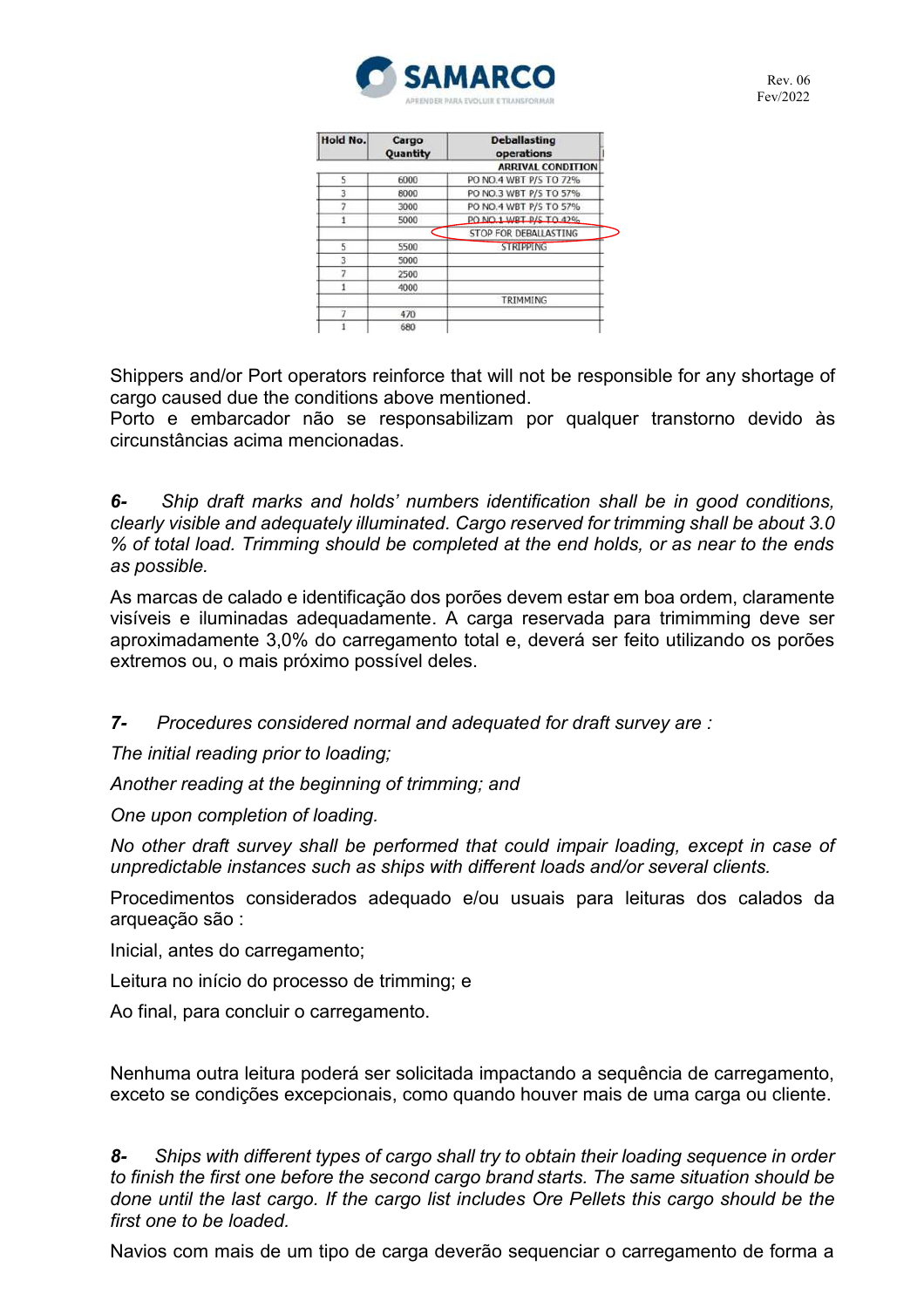

concluir cada uma delas antes de iniciar o próximo lote da sequencia. Havendo pelotas de ferro entre as cargas, esta deverá ser a primeira a ser carregada.

### *9- The terminal nominal average loading rate is 12,500 t/h.*

A taxa nominal de carregamento de Ponta Ubu é de 12.500 t/h.

*Masters should declare to the terminal their awareness about terminal particulars and rules.* 

Os Comandantes deverão declarar ciência das particularidades e regras vigentes do terminal.

*10- The length for loading at both wharf berths are the same: Shiploader moves up to 279.5m.* 

O comprimento para carregamento é o mesmo em ambos os berços. O shiploader translada até 279,5m.

*11- Vessels narrower than 32,0m meters (breadth) should alongside south heading at ordinary berthing maneuver (portside at the West side and starboard side if East side).* 

Navios com boca inferior a 32,0m, deverão atracar aproados para o sul em manobras de rotina (bombordo no lado oeste e boreste no lado leste).

*12- Compulsory conditions to vessels intending to load cargo of the Group "A" of IMSBC-Code: LoA ≤ 293,0m and Breadth ≤ 46,0m.* 

Condições obrigatórias para navios que irão carregar cargas do grupo "A' do IMSBC-Code: Comprimento todo (LoA) ≤ 293,0m e Boca ≤ 46,0m.

*In cases of rain, the decision to close holds shall be at the terminal discretion, always underpinned on the pluviometer results, cargo moisture and TML situation.* 

Em caso de precipitação, a decisão de fechar os porões deve ser a critério do terminal, sempre respaldado nos indicadores do pluviômetro, condições de umidade e TML da carga em questão.

*13- Ships in "gas free" condition shall take the necessary measures for issuing and submitting the Gas free Certificate document, without which the ship cannot be moored*  and will not be considered ready in all aspects to berth/load. Therefore, any waiting time *will not count as laytime or time on demurrage.* 

Navios na condição "gas free" devem enviar o Certificado compatível. Sem este documento, o navio não será atracado, nem será considerado pronto a operar em todos os aspectos. Então, qualquer tempo de espera decorrente deste fato não será considerado no cômputo para *laytime* ou *demurrag*e.

*However, if there is no flammable cargo since the last three cargoes, vessels should only send a Master's declaration in accordance with requirements of SOLAS. The statement will take in trust.*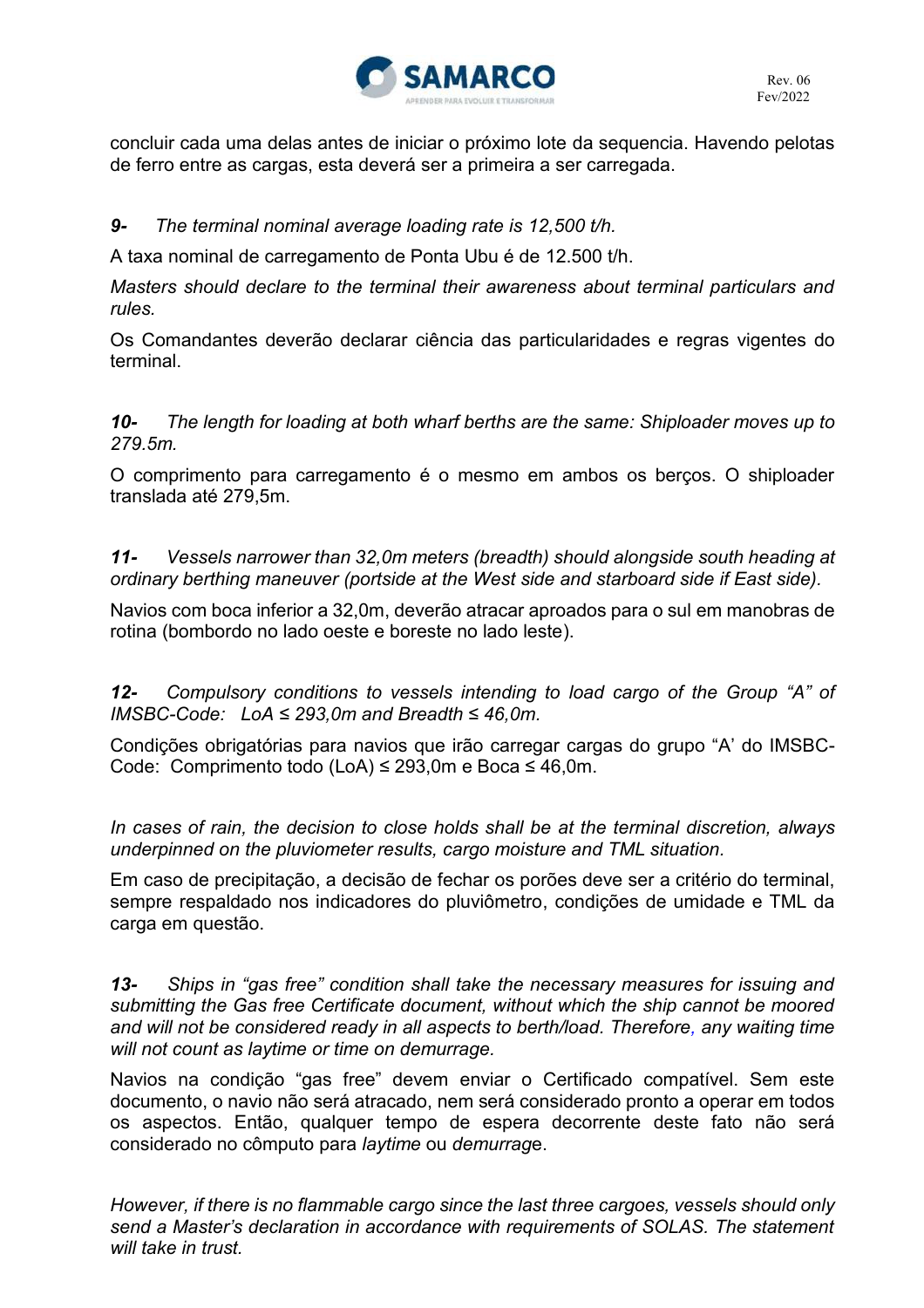

Entretanto, caso não tenha havido carga inflamável nas últimos 3 carregamentos, o navio poderá se valer apenas da declaração do Comandante, conforme previsto no SOLAS, e que será aceita em boa fé.

**14-** The foreman will be fully available, however in any emergency situation that loading must be stopped, it can be done using Zulu whistle signal :

2 long and 2 short  $(- - 1)$ 

A despeito da disponibilidade plena do inspector de embarque, em qualquer situação emergencial que requeira a parada de carregamento poderá ser sinalizada com o apito do sinal (Zulu):

2 longos e 2 curtos  $(-, \ldots)$ 

*15- Minimum mandatory freeboard is 4.50m, any time.* 

A menor borda livre aceitável é de 4,50m, em todos os momentos.

*16- For vessels above 30,000 tons (deadweight) there are different wind speed and wave heights limits to ordinary berthing maneuvers for East Side and West side (table 2).* 

Para navios acima de 30.000 t (Porte Bruto), a velocidade máxima de vento e da altura significativa das ondas para atracações ordinárias são diferentes para os lados Leste e Oeste (vide abaixo)

*Table 2 / Tabela 2 – Maximum weather conditions for ordinary ship manoeuvers / Condições ambientais máximas permitidas para manobras usuais.* 

| <b>PARTICULARS</b>           | <b>EAST SIDE</b>                    | <b>WEST SIDE</b>                     |
|------------------------------|-------------------------------------|--------------------------------------|
| Max Wind Speed               | 23<br>Knots<br>(East<br>hemisphere) | -28<br>(West<br>Knots<br>hemisphere) |
| Max. Significant Wave Height | (Northeast<br>1.8<br>m<br>quadrant) | (Northeast<br>1.8<br>m<br>quadrant)  |

### *17 - Pilot Transfer Arrangements*

*In order to reduce the risk of falling during pilot boarding, it is reccomended that the pilot transfer arrangements are in compliance with SOLAS Chapter V / 23 and IMO Resolution A.1045 (27) provisions. So the master of this ship is asked to pay attention to the following points:* 

*Accommodation ladders used in conjunction with pilot ladders* 

*The lower platform of the accommodation ladder should be in a horizontal position and secured to the ship's side when in use. The lower platform should be a minimum of 5 m above sea level.* 

*The ladder and platform should be equipped on both sides with stanchions and rigid handrails, but if handropes are used they should be tight and properly secured. The vertical space between the handrail or handrope and the stringers of the ladder should be securely fenced.*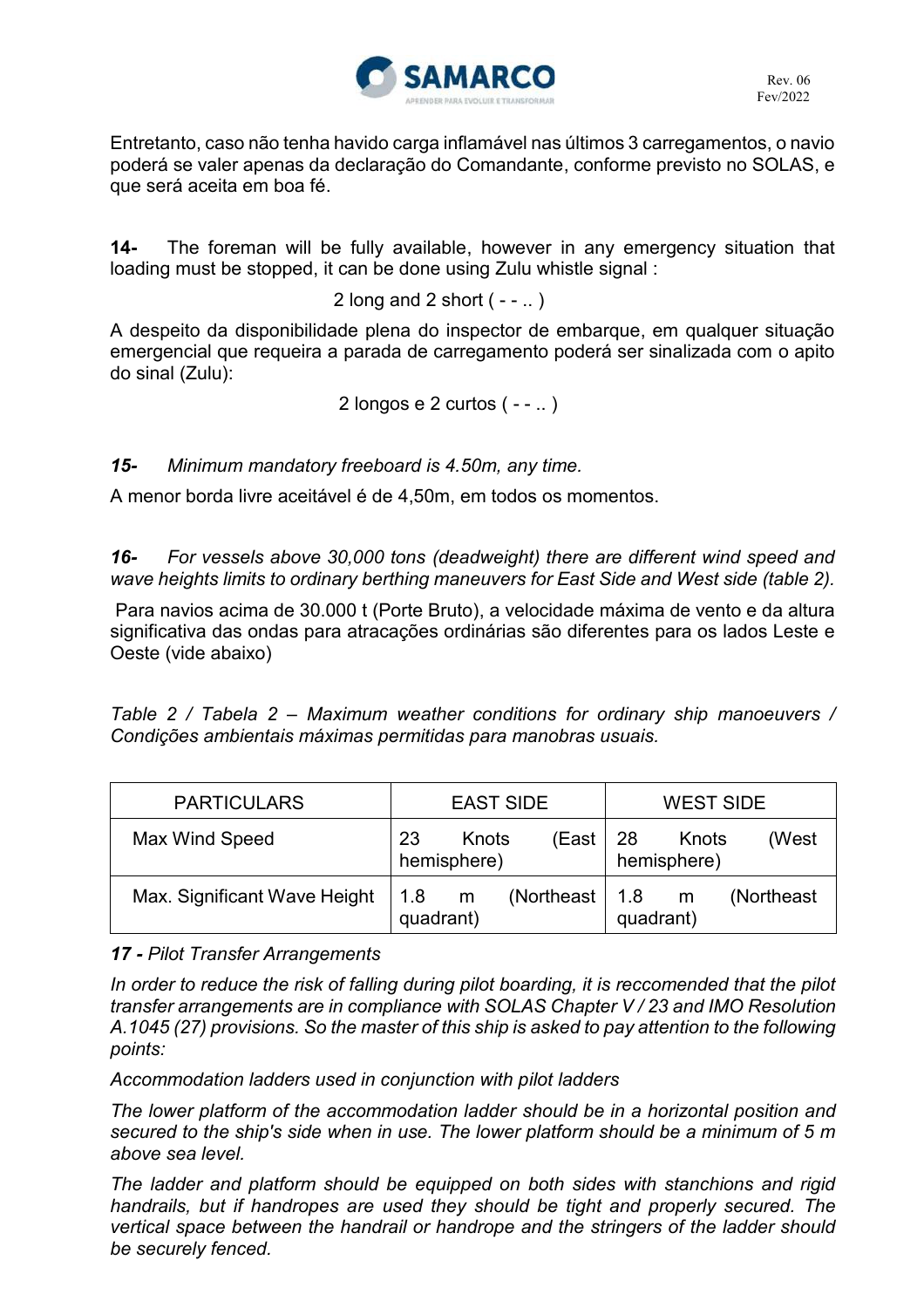

*If a TRAPDOOR is fitted in the lower platform to allow access from and to the pilot ladder, the aperture should not be less than 750 mm x 750 mm. The trapdoor should open upwards and be secured either flat on the embarkation platform or against the rails at the aft end or outboard side of the platform and should not form part of the handholds. In this case the after part of the lower platform should also be fenced as above specified, and the pilot ladder should extend above the lower platform to the height of the handrail and remain in alignment with and against the ship's side.* 

De forma a reduzir os Riscos no embarque de práticos, os navios nomeados para Ubu deverão tern a chegada escadas de quebra-peito, ou escadas combinadas em conformidade com a Convenção SOLAS capítulo V/23 e a resolução A.1045 (27) da IMO.

Em caso de uso de dispositivo "Trapdoor", a escada de quebra-peito deverá passer por dentro do trapdoor e se extender pelo menos até a altura do corrimão do patim inferior da escada de prático ou portal, sem interrupção,desnível ou empecilho por outra estrutura.

### *18 – Operational Air Draft*

*The operational air draft in Ponta Ubu is 18.50 m., considered the distance from the water line to hatch cover, when the hold is opened.* 

#### **Calado Aéreo Operacional**

O calado aéreo operacional em Ponta Ubu é de 18,5 m, considerando a distância entre a linha d'água e a altura máxima da tampa do porão, quando aberta.



**Air draft: (H – dAP + (trim x L/lbp)) + h H:** Height from bottom of keel in meter (depth) **dAP:** Draft at AP in meter **L:** distance from AP in meter **h :** hatch cover height

#### *19 – Shortage of Cargo*

*Samarco Mineração S / A, as shippers and port operator declares that the terminal's scale system does not allow sufficient precision to load orders under 100 mt, and no cargo can be left on conveyor belt, it means that is impossible to load the exact quantity requested by Master, additionally we inform that the loading plan will be strictly followed as recommended in the BLU Code and the final figures were calculated according to*  international procedures for draft survey process of bulk carriers. Thus, the shipper will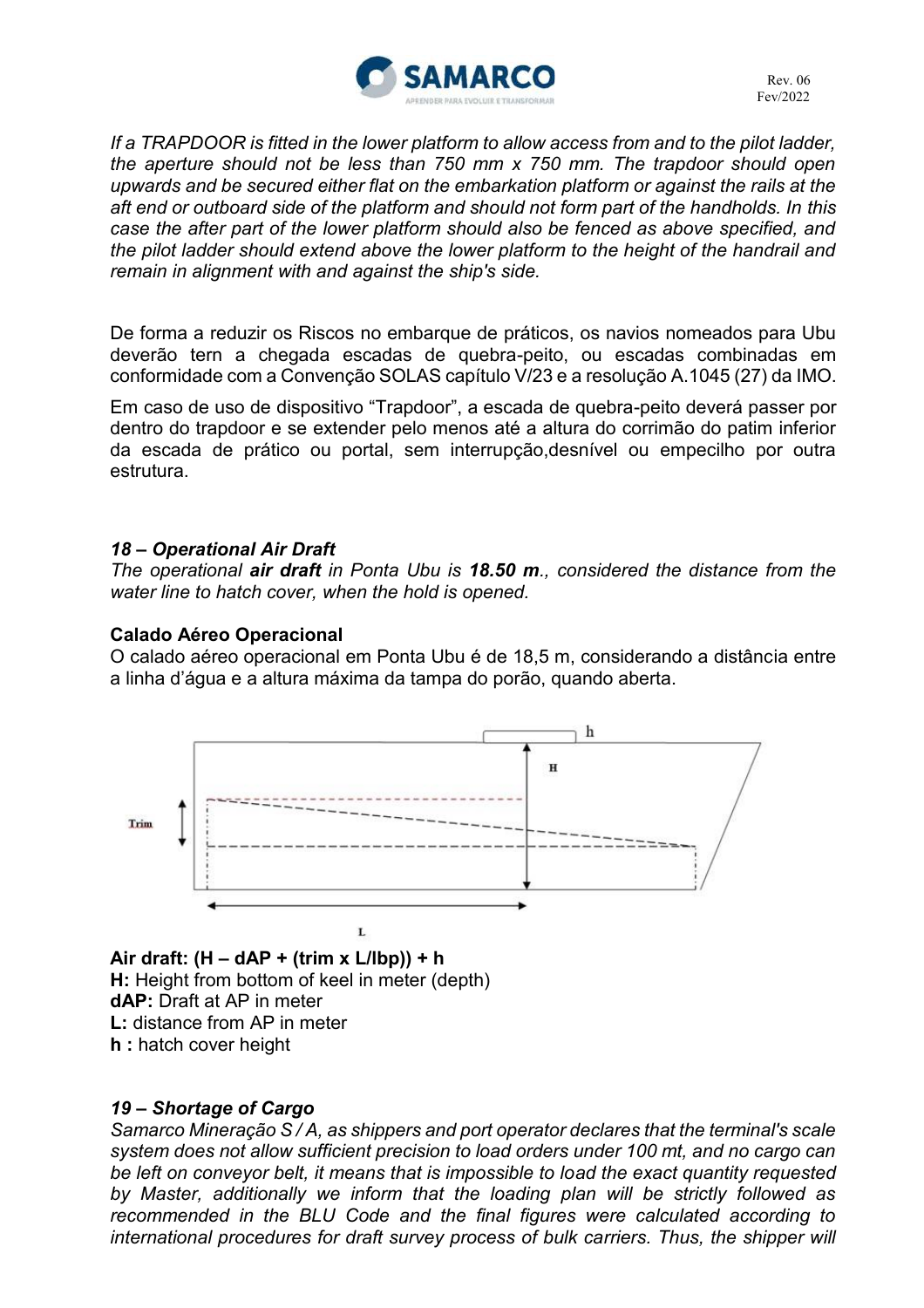

*not be held responsible for dead freight required due to small shortage of cargo. In addition, final cargo quantity is subject to:* 

- *a) Out turn actual cargo S/F on completion of loading;*
- *b) Hogging/Sagging on completion of loading;*
- *c) Draft Restriction at loading and/or discharging port;*
- *d) Commercial restriction regarding limit of cargo: CP ( xxx mt +- 10%);*
- *e) Actual water density on completion of loading;*
- *f) Residual ballast on board on completion of loading.*

**IMPORTANT:** The terminal representative will not accept any adjustments to the draft *survey calculation.* 

#### REDUÇÃO DE CARGA

A Samarco Mineração S/A, como embarcador e operador portuário declara que o sistema de balança do terminal não permite precisão suficiente para carregar pedidos abaixo de 100 mt, e nenhuma carga pode ser deixada na esteira, impossibilitando o carregamento da quantidade exata solicitada pelo Comandante. Informamos adicionalmente que o plano de carregamento será seguido rigorosamente conforme recomendado no Código BLU e os valores finais são calculados de acordo com os procedimentos internacionais para o processo de levantamento de rascunho de navios graneleiros. Assim, o embarcador não será responsabilizado pelo frete morto necessário devido à pequena falta de carga.

Além disso, a quantidade final de carga está sujeita a:

- a) Saída da carga real S/F na conclusão do carregamento;
- b) Hogging/Sagging na conclusão do carregamento;
- c) Restrição de calado no porto de carga e/ou descarga;
- d) Restrição comercial quanto ao limite de carga: CP ( xxx mt +- 10%);
- e) Densidade real da água na conclusão do carregamento;
- f) Lastro residual a bordo após a conclusão do carregamento.

IMPORTANTE: O representante do terminal não aceitará nenhum ajuste no cálculo da arqueação.

Os expedidores e/ou operadores portuários reforçam que não se responsabilizam por eventuais reduções de carga causados pelas condições acima mencionadas.

#### *20 - Responsibilities for Delayed Tugboats*

*Berthing and Unberthing vessels must require tug service according to the table available at Samarco website. Vessels must ensure the availability of tugs. Any expenses arising from delays in maneuver due to lack of tugs will be charged to the vessel's account.*

*The Port Administration is not responsible for any loss, damage to property or to any person, delay, stoppage or any other adverse impact on anyone, as a result of delay, unavailability, breakdown or misuse of the tugs scheduled for the maneuver. Tugboat scheduling must be done directly by the ship's agent with the tug company.* 

Responsabilidades sobre Atrasos de Rebocadores

Os Navios em manobras de atracação ou desatracação precisam requerer o serviço de rebocadores de acordo com a tabela disponível no site da Samarco. Os navios devem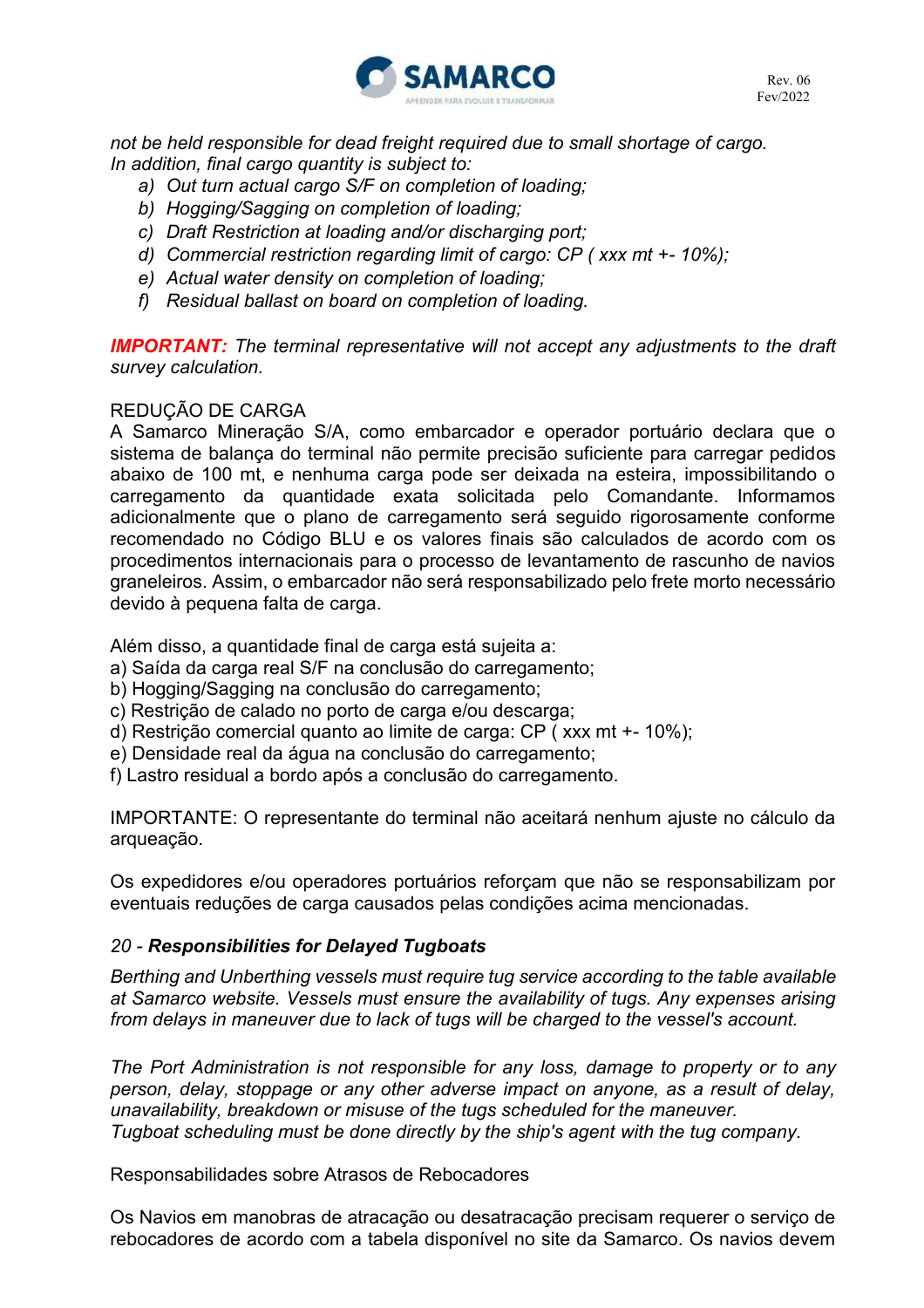

assegurar a disponibilidade dos rebocadores. Quaisquer despesas decorrentes de atrasos em manobra devido a falta de rebocadores serão inputados na conta do navio.

A Administração Portuária não tem responsabilidade por qualquer perda, dano à propriedade ou a qualquer pessoa, atraso, paralisação ou qualquer outro impacto adverso sobre quem quer que seja, como consequência do atraso, indisponibilidade, pane ou mau uso dos rebocadores escalados para a manobra.

O agendamento de rebocadores deve ser feito diretamente pelo agente do navio junto a empresa de rebocadores.

### **OTHER RELEVANT INFORMATION / OUTRAS INFORMAÇÕES IMPORTANTES:**

All material and/or service supply shall be made in compliance with relevant legal *requirements and harbor rules, and shall cause no delays.* 

*Cargo should not handle by sea/hull or using gang way or pilot ladder.* 

Todo material e/ou serviço requisitado deve estar em concordância com os requerimentos legais relevantes e as regras do terminal. E, não devem ocasionar atrasos.

Não é permitido movimentação de carga pelo bordo do mar ou com o uso da escada de quebra-peito.

# **A) Images**

*There are many high quality cameras around the terminal and Remotely Piloted Aircraft Systems (drones) devices in order to guarantee safety, security (ISPS-code) and environment control. However is not allowed to fly a drone, caused for safety reasons.* 

Há várias cameras de alta qualidade e Drones (Remotely Piloted Aircraft Systems) objetivando garantir a segurança patrimonial, ISPS-code e controle Ambiental. Entretanto, não é permitido o uso de outros drones, por razões de segurança.

#### *B) Allowance for accessing ships*

*Access to the ship is not allowed without the Captain's (or his representative's) approval, for the ship's own safety and control. Thus, the permit shall be individual (nominal) and not transferable. The request shall be made via email (sent to autporto@samarco.com) 24 hours in advance.* 

O acesso a bordo não é permitido exceto se com anuência do Comandante (ou seu representante). Desta forma, a permissão deve ser individual (nominal) e intransferível. A solicitação pode ser feita por email [\(autporto@samarco.com\)](mailto:autporto@samarco.com) com 24 horas de antecedência.

### **C) Oil to the vessels**

*The supply (and removal) of oily material shall be made by means of sealed drums. Pumping oil or oily waste is only allowed in the terminal in compliance with a series of additional and mitigating requirements in case of an accident and previously agreed with the terminal at least 48 hours in advance*.

O fornecimento (ou remoção) de material impregnado de óleo deve ser feito com tonéis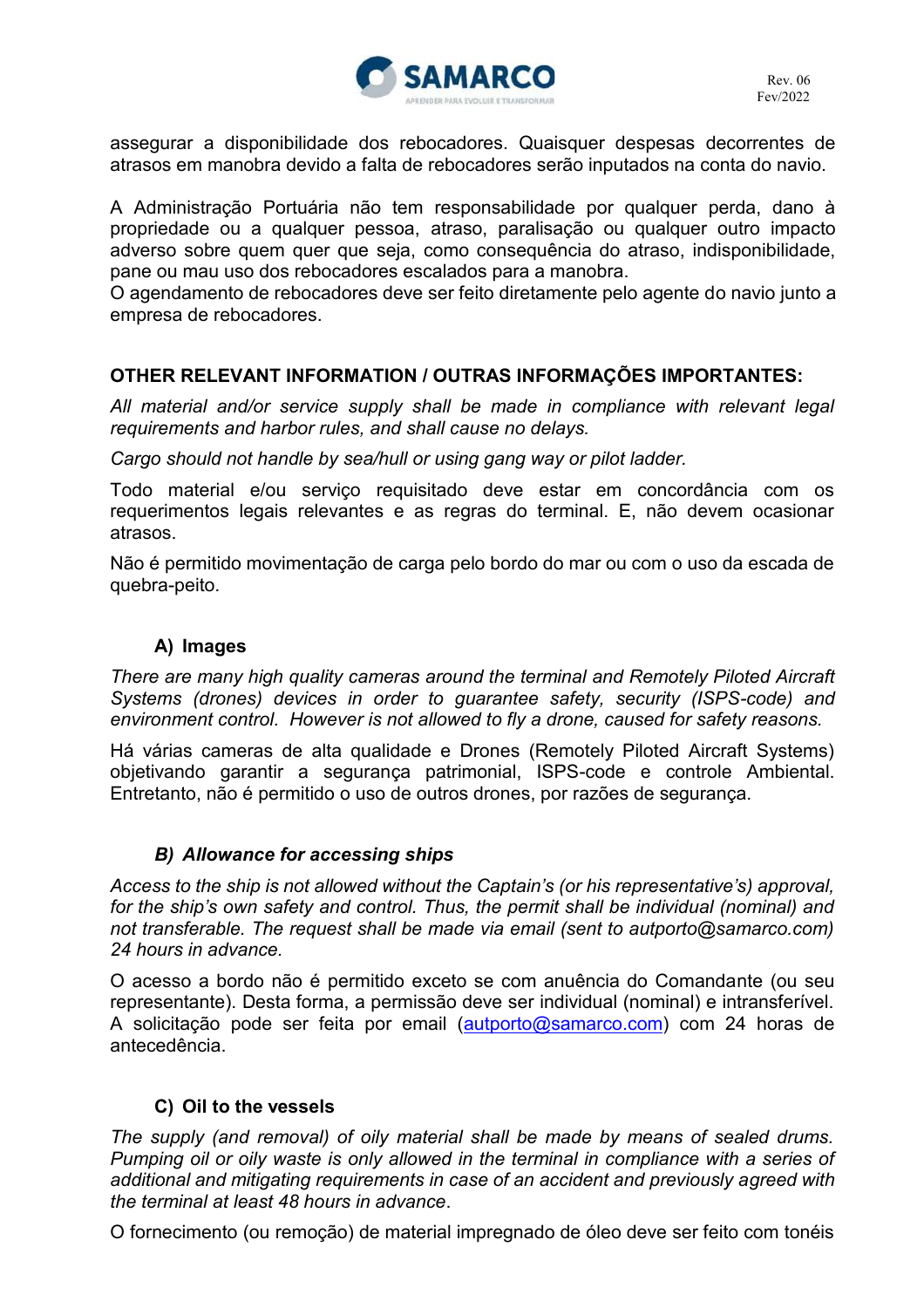

selados. Óleo bombeado e/ou resíduo oleoso só é permitido em anuência com uma série de requerimentos adicionais e mitigadores para o caso de acidente, previamente acordados com o terminal com antecedência de 48 horas.

Exceptional situation should be previously agreed with the Terminal Authority.

Situação excepcional deve ser previamente acordada com a adiministração do terminal.

# **D) Diving around the ships:**

*It shall always be monitored by Samarco personnel and shall be requested at least 48 hours in advance.* 

É compulsório a atividade ser monitorada por profissionais da Samarco (ou indicados por ela) e, deve ser requerida com 48 horas de antecedência.

### **E) Waste removal**

*Shall only be carried out through the secondary entrance gate, even if it is transported by small vehicles, and only during day shift, with weighing being performed both when accessing and leaving Samarco and further issuing of the waste final disposal confirmation within 48 working hours, at the most.* 

Retirada de resíduo dos navios deve ser pela Portaria Industrial (secundária) mesmo se usando carros de pequeno porte e apenas no horário diurno. Deve ser pesada na entrada e na saída. Deve também ser informada a destinação final do produto em até 48 horas.

### **F) Cleaning anchor chain and external hull marine growth and painting**

*It is not allowed in the area under Samarco's responsibility*.

Não é permitido a limpeza das amarras e/ou do costado do navio na área do terminal.

#### **G) Cleaning hold comings and hatches, decks and adjoining areas**

*Cleaning with compressed air jet spreads particulate matters that contribute to the pollution of surrounding waters and beaches. Therefore, it is not allowed until the ship has passed by the last pairs of buoys (canal exit).* 

A limpeza *com ar comprimido projeta partículas que contribuem pelo aumento de poluição da area do entorno, o que a faz ser proibida até o que o navio passe pelo primeiro par de boias.* 

#### *H) Repairs Onboard*

*Repairs that pose risk to safety, as hot work and others, shall be previously agreed with the terminal. Works that may partially or completely impair the ship's operational capacity also require previous written authorization, where the ship will assume responsibility for all costs directly or indirectly related to the repair (Annex 3).* 

Reparos que coloquem em risco a segurança, como trabalhos "a quente", devem ser previamente autorizados pela administração do terminal. E, trabalhos que afetem a capacidade operacional plena ou parcial do navio requer uma autorização por escrito, onde a embarcação assume a responsabilidade por todos os custos direta ou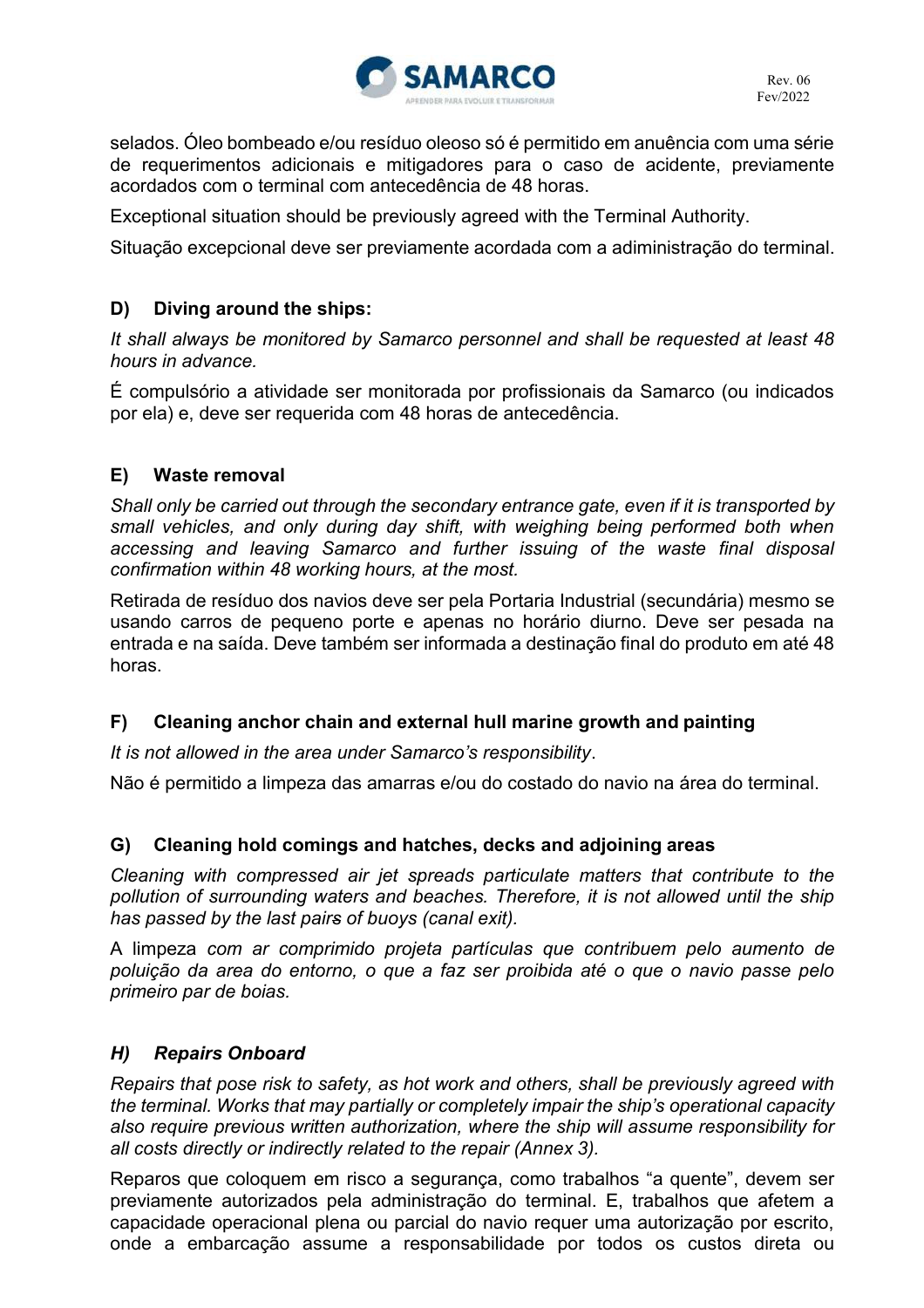

indiretamente relacionados com o reparo em questão.

### *I) Movement of the Crew*

*Members of the crew and other people moving around must wear shoes, pants and shirts and must be aware of the safety about conveyor belts risk.* 

Tripulantes e afins ao se movimentarem pelo terminal devem calçar sapatos fechados, calças compridas e camisas com mangas e devem se manter atentas as correias transportadoras e seus riscos relativos a segurança.

### **J) Simulation Drills**

*Simulation drills that may interfere with the terminal routine, including such as life boats, boats, external firefighting, etc shall be previously discussed. Terminal simulation drills shall be previously informed to Captains of ships that have been moored and/or anchored, as relevant. (see Annex 4).* 

Simulações que possam interfirir na rotina do terminal, tais como as que faze muso de botes, salva-vidas e combate a incêndio devem ser previamente acordados com o terminal. As simulações do terminal serão previamente informadas aos comandantes de embarcações atracadas, fundeadas pertinentes.

### **K) Wire ropes during mooring**

Except in very exceptional circumstances, the terminal does not allow the use of steel cables in the mooring. This parameter is checked in the vetting process. Pier bollards (SWL) is 150 tf and quick release hooks SWL is 100 tf. The mooring arrangements must be suitable with those values.

Exceto em caráter excepcionalíssimo, o terminal não permite o uso de cabos de aço na amarração. Este parâmetro é verificado no processo de vetting..Os cabeços possuem SWL de 150 tf e, os gatos, de 100 tf. O arranjo de amarração deverá considerer estes valores.

### **L) Ship Inspection (LVS)**

*Almost all ships at Ponta Ubu are subject to inspection to be carried out by the port team, and might have their ballast water sampled for analysis. (see Annex 5).* 

Quase todos os navios em Ponta Ubu estão sujeitos a inspeções feitas pelo pessoal do Porto, podendo ser requerida uma amostra do lastro. (ver Anexo 5)

#### **M) Ballasting**

*Removal of water in good condition and in compliance with Brazilian Maritime Authority Standard and rules is a procedure included in the terminal routine. However, water cannot be dumped on the quay or on port structures even when clear.* 

O deslastro em boas condições, e em acordo com as normas e regras da Autoridade Marítima é prática incluida na rotina do terminal. Porém, o deslastro deve ser feito sem ser direcionado ao cais e superestruturas do porto, mesmo quando for água limpa.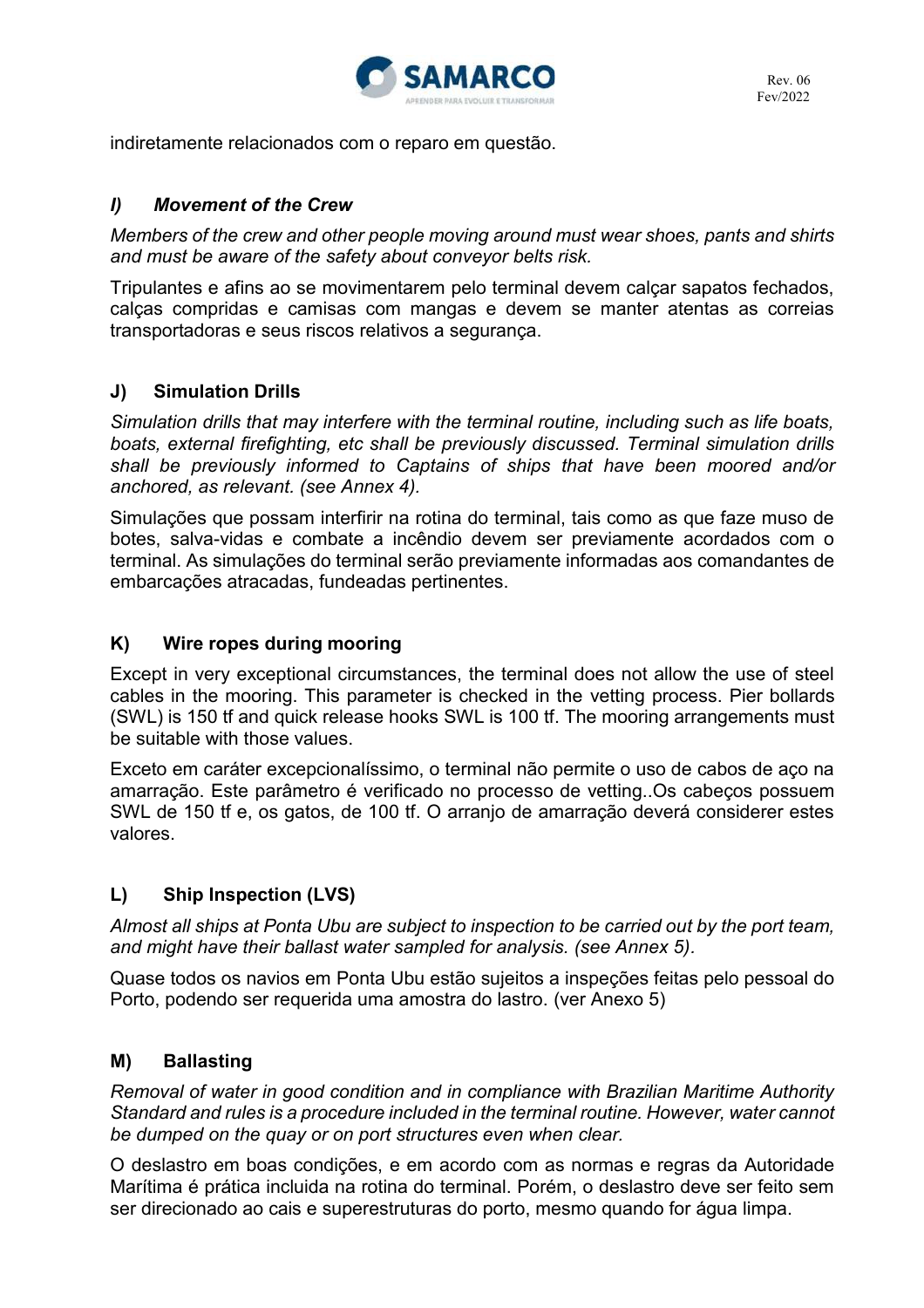

# **N) SOPEP Kit**

*For possible environmental incidents the ship shall be adequately and proportionately equipped with SOPEP Kit. The use of dispersants is not allowed without previous authorization of the competent environmental authorities.* 

Visando possíveis acidentes e incidentes ambientais os navios devem disport de kit sopep adequado e proporcional. O uso de dispersantes não é permitido sem a prévia autorização das autoridades competentes.

# **O) ISPS**

*Pre-operational forms related to ISPS and the crew list shall be issued within four days before ETA. (Annex 8). At the end of loading, Form C (ISPS Code, Annex 6) must be returned to foreman filled up and signed.* 

*Any delay to the port operations caused by stowaways on board, that might affect her entrance/berthing or unberthing/departure during vessel´s stay in port, it will be solely for ship´s account.* 

Os arquivos pré-operacionais referentes ao ISPS-code e a lista de tripulantes deve ser enviada em até 4 dias antes do ETA (anexo 8). Ao final de carregamento os documentos pertinentes deverão ser entregues ao Inspetor de Embarque assinados.

Todo atraso nas operações causado pela presença de clandestinos a bordo do navio, afetando a entrada, saída e estadia no porto, serão alocados a conta do navio.

### **P) Waiting Vessels**

There are two independent berths. Vessels queue is understood regarding the ship's particulars and berth restrictions. Hence, First-Come-First-Served (FCFS) principle is applied as much as possible, but always concerning the words above mentioned.

The observation of this instruction summary does not exempt the ship from her responsibilities, and the list of recommendations herein does not include all legal practices and requirements or those established by the terminal. Additional information should be taken with the named ship's agent.

### **Q) Tug boats compulsory use**

The regular use of Tug Boats depends on the vessels particulars and additional information. The instructions about tug's use, including mandatory Maritime Authority (CPES – Captania dos Portos do Espírito Santo) rules are available at Samarco page.

O uso regular de rebocadores depende das características dos navios envolvidos e outras informações. As instruções referentes, incluindo as regras mandatórias da Capitania dos Portos do Espírito Santo estão disponíveis no site e página da Samarco.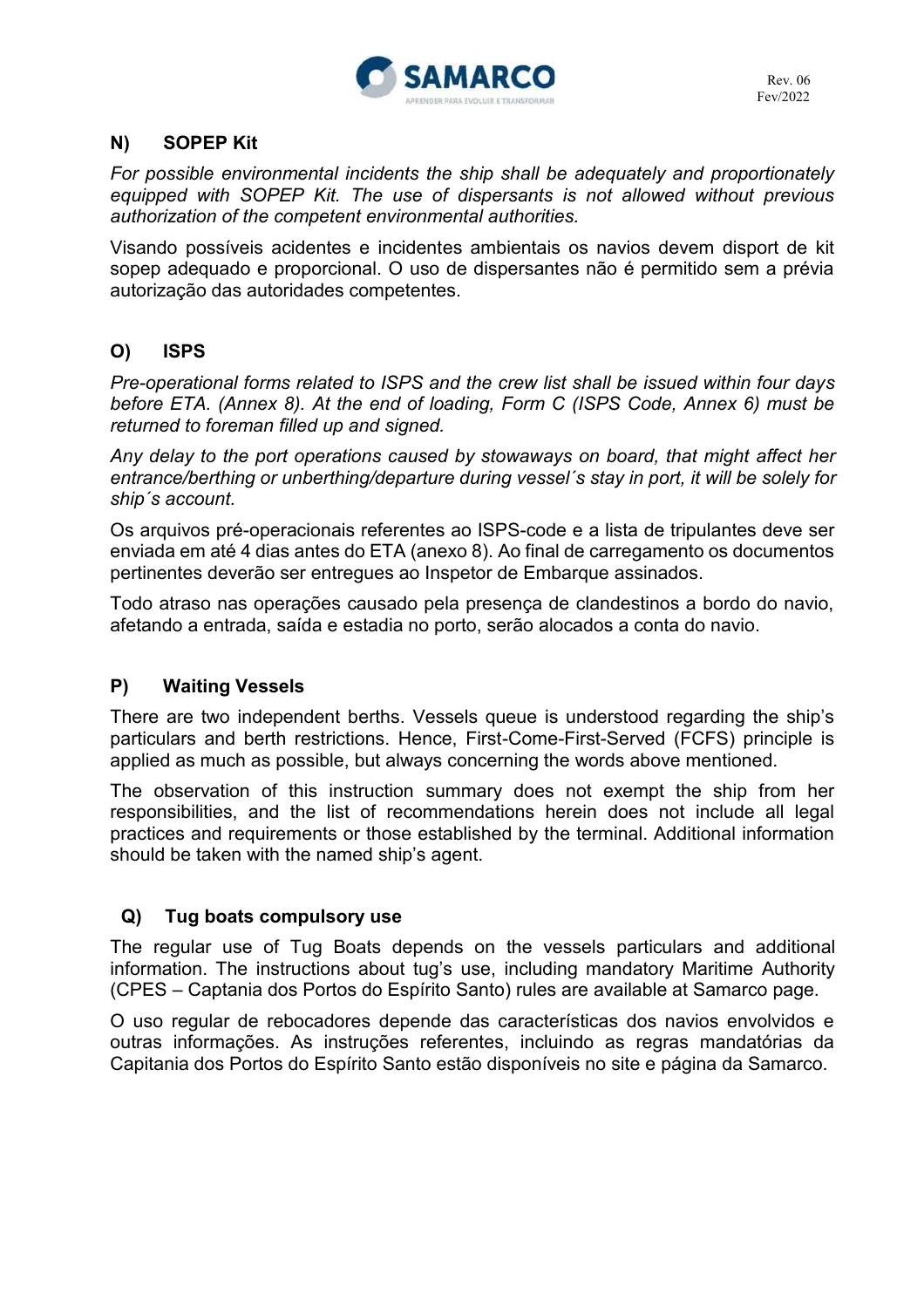

Rev. 06 Fev/2022

### **ANNEX LIST:**

- 1) Harbor Particulars Table
- 2) (cancelled)
- 3) Formal Authorization for Repairs
- 4) Simulation Drill Formal Authorization
- 5) Safety and Environment Check List
- 6) Statement of Awareness
- 7) Samarco Loading Plan Form
- 8) Master Receipt

### **ANNEX 1**

|                                                                                                                                                                                                      | Especificações para Navios / Max. Vessel Particulars |              |            |                               |
|------------------------------------------------------------------------------------------------------------------------------------------------------------------------------------------------------|------------------------------------------------------|--------------|------------|-------------------------------|
|                                                                                                                                                                                                      | Oeste / West                                         | Leste / East | <b>TCD</b> | Cais Rebocadores / Tug's Quay |
| Comprimento Total / Lengh Over All                                                                                                                                                                   | 301,99                                               | 225,99       | 157,99     | 100,99                        |
| Boca Máxima / Total Beam                                                                                                                                                                             | 52,99                                                | 32,35        | 28,49      | 20,99                         |
| Distância Máx. Escotilhas Extremas / Extreme hatch coamings distance                                                                                                                                 | 230,00                                               | 230,00       | <b>NA</b>  | <b>NA</b>                     |
| Calado Máx. Canal de Acesso / Max. Draft Aproach Channel                                                                                                                                             | 16,80                                                | 13,10        | 13,00      | 13,00                         |
| Calado Máx. Bacias Evolução / Max. Draft Manoeuvering Basin                                                                                                                                          | 10,2 Av(Bow) 10,3 Ar(Aft)                            | 12,40        | 7,50       | 12,40                         |
| Calado Máx. Canal Aproximação/ Max. Draft Inner Channel                                                                                                                                              | 16,80                                                | 13,10        | 7,50       | 6,60                          |
| Calado Máx. Bacias dos Berços                                                                                                                                                                        | 16,80                                                | 13,10        | 7,50       | 6,60                          |
| Calado Aéreo Operacional(escotilhas) / Max. Air Draft (from hatch cover (1))                                                                                                                         | 18,50                                                | 18,50        | Na         | Na                            |
| Borda Livre Mínima / Min Freeboard                                                                                                                                                                   | 4,50                                                 | 4,50         | 3,20       | 2,00                          |
| Calados devem considerar alterações da maré astronômica / Drafts Should consider astronomical tide                                                                                                   |                                                      |              |            |                               |
| (1) : Vide figura abaixo / See image below<br><u>00 00 00</u><br><u>po oo oo oo oo oo</u><br>30 00 00<br><b>DD 00</b><br>00 00 00<br>hatch cover<br>Calado Aéreo Operacional(escotilhas) / Air Draft |                                                      |              |            | sea surface                   |
|                                                                                                                                                                                                      |                                                      |              |            |                               |

#### **Discharge Information**

Grab's capacity  $\geq 10$  cbm and  $\leq 13.0$  cbm (m<sup>3</sup>);

Grabs dimensions: length  $\leq$  3.0 m; width  $\leq$  3.6 m.

Suitable vessels particulars for bulk discharge Outreach ≥ 9.0 m and SWL ≥ 30 t;

### **ANNEX 2**

(Cancelled)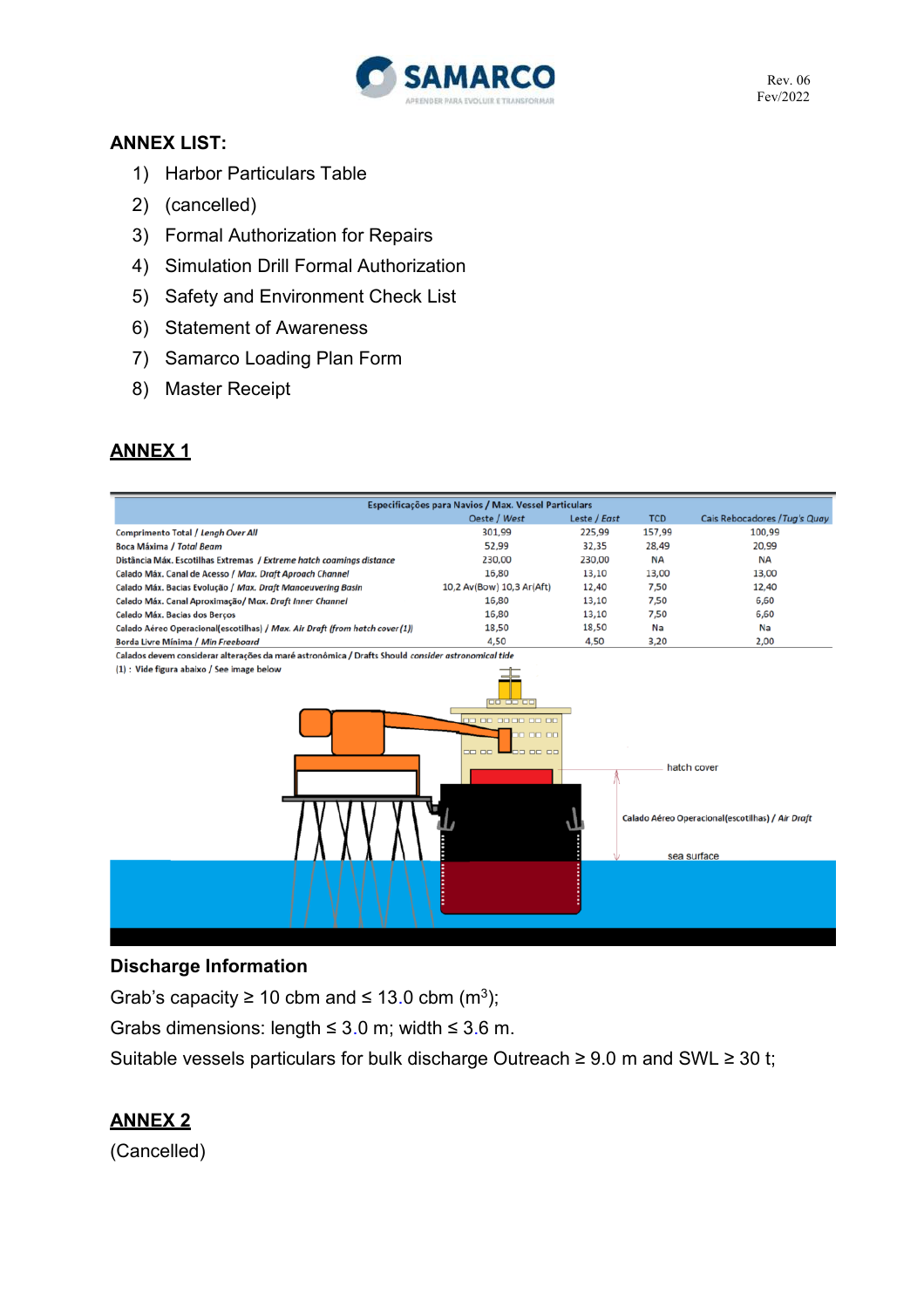

# **FORMAL AUTHORIZATION FOR REPAIRS**

Ponta Ubu, and the set of the set of the set of the set of the set of the set of the set of the set of the set of the set of the set of the set of the set of the set of the set of the set of the set of the set of the set o

*The Master of MV " \_\_"(vessel's name) hereby declares his intentions to proceed with maintenance repairs which will require the immobilization*  of the vessel for\_\_\_hours which is less than loading time.

*O Comandante do NM "\_\_\_\_\_\_\_\_\_\_\_\_\_\_\_\_\_\_" (nome) declara intensão em fazer manutenções que irão require a imobilização do anvio por \_\_\_ horas, inferior ao tempo de carregamento e seu ETD (Estimated Time of Departure).* 

*Therefore, in accordance with the Terminal rules, it means that it will happen under owner's and captain's supervision and in accordance with maritime law and rules and whatsoever costs that arise, directly or indirectly linked with that labor and/or any eventual delay will be under ship's account.* 

Assim sendo, de acordo com as regras do terminal, isto significa que irá ocorrer sob supervisão do comandante e da empresa. E, de acordo com a lei, regras e costumes maritimos os custos decorrentes desta atividade, indireta ou indiretamente relacionados, bem como atrasos serão de responsabilidade do navio.

Agree

Capt. Vessel´s Stamp: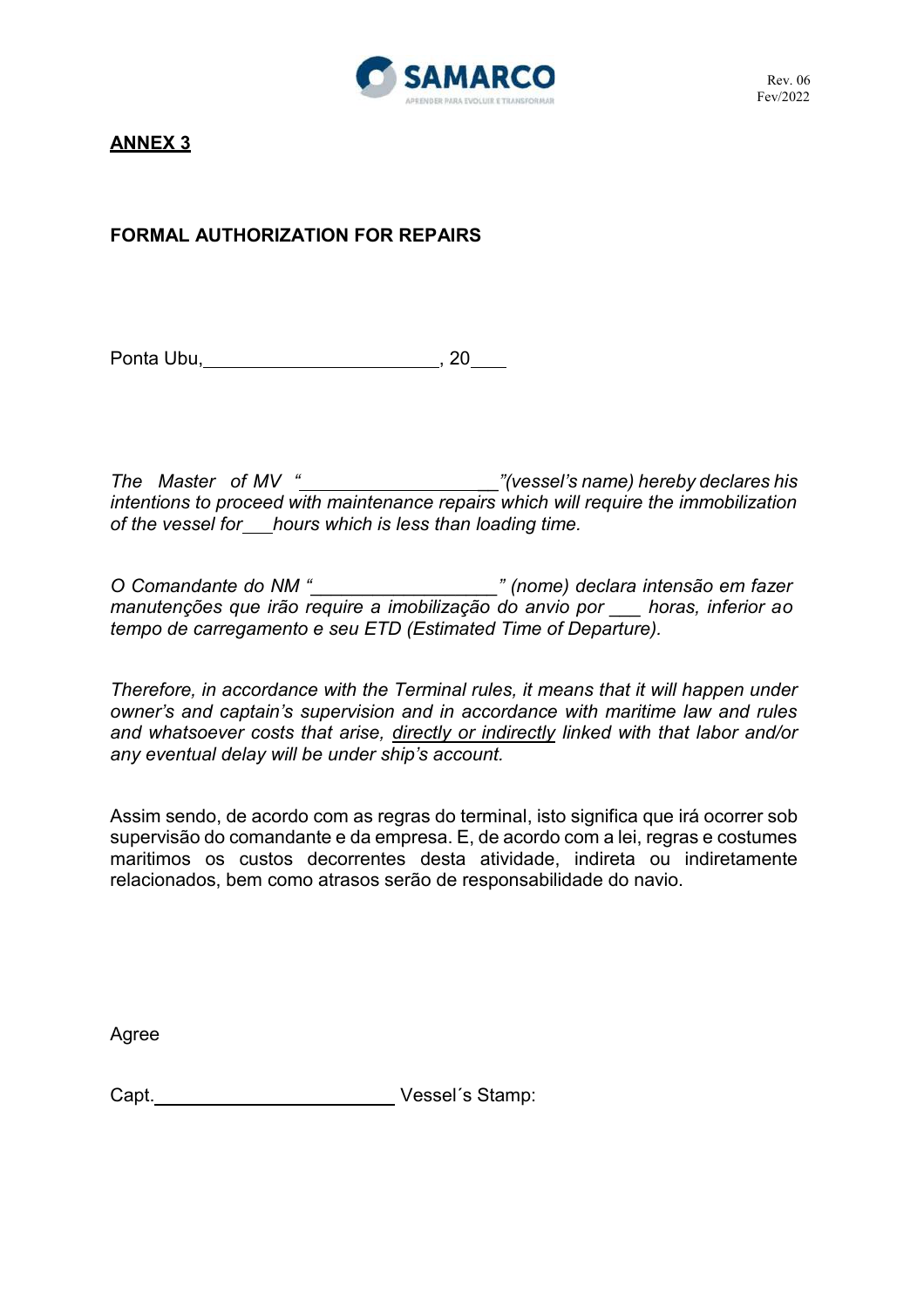

# **SIMULATION DRILL FORMAL AUTHORIZATION**

Ponta Ubu, , 20

*The Master of the M/V "\_\_\_\_\_\_\_\_\_\_\_\_\_\_\_\_\_\_\_\_\_\_" hereby declares his intentions to carry out the drill (drop the rescue boat, firefighting, etc.)* 

*O Comandante do navio N/M "\_\_\_\_\_\_\_\_\_\_\_\_\_\_\_\_\_\_" declara intensão de efetuar exercício simulado (arriar baleeiras e similares, combate a incêndio, etc.)* 

*However, in accordance with the Terminal rules, whatever happens with the life rafts, rescue boats, crew or any other device will be under owner´s and master's supervision and in accordance with maritime law and rules. Thus, Master agrees that whatsoever costs that arise, directly or indirectly linked with that drill and/or any eventual delay will be under ship's account.* 

Entretanto, de caordo com as regras do terminal, sempre que houver esse tipo de atividade com embarcações salva-vidas, tripulação ou outro dispositivo similar, ele ocorrerá sob o comando e supervisão do Comandante, de acordo com as leis, regras e costumes. Assim sendo, o Comandante concorda que quaisquer custos e os eventuais atrasos relacionados direta ou indiretamente com a atividade são responsabilidade do navio.

Agree

Capt. Vessel´s Stamp: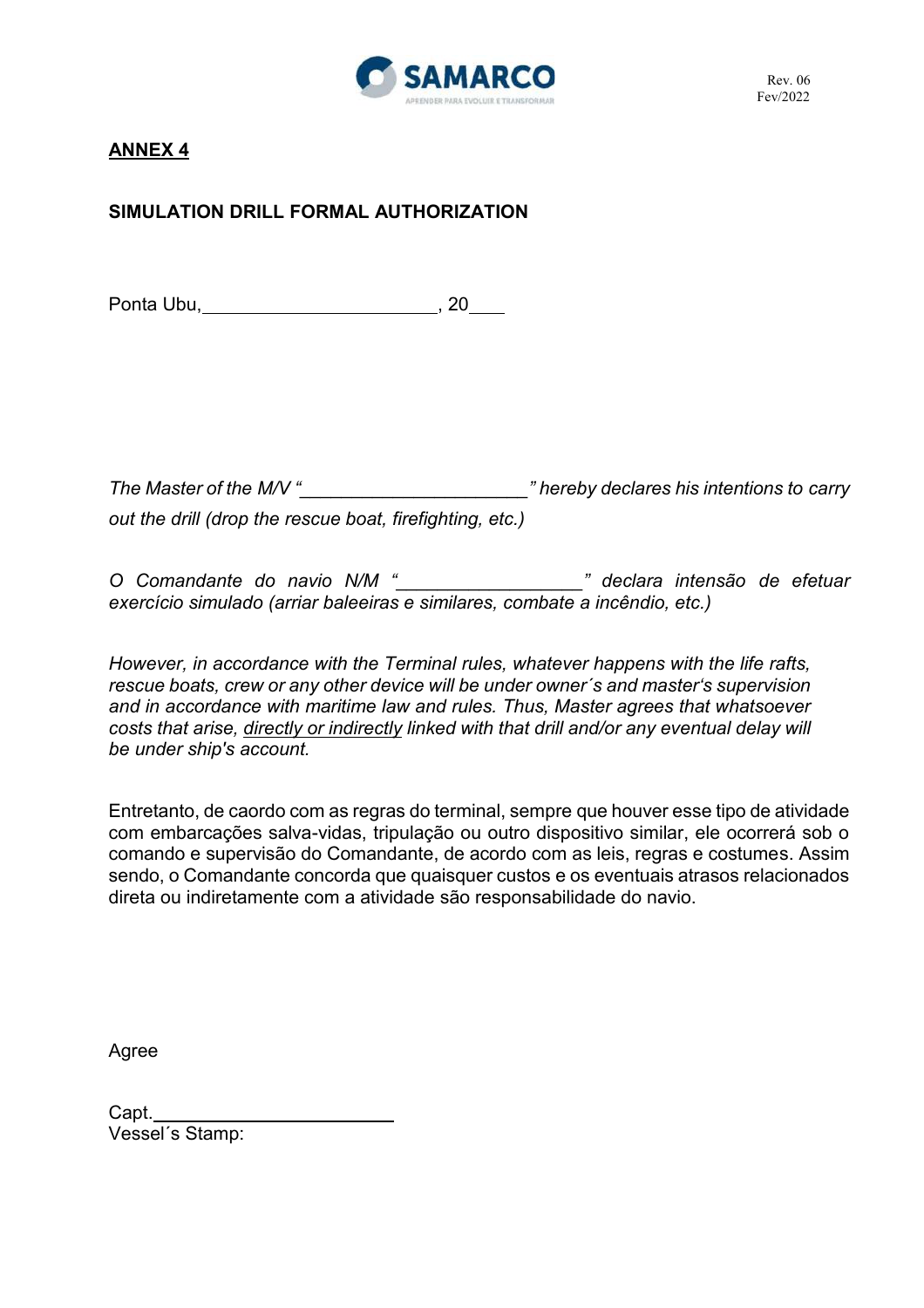

Anchieta (Ponta Ubu), , \_\_\_\_\_

To: Master of M/V

From: Ponta Ubu Maritime Terminal

# **Ref.: Safety and Environment Checklist**

 Welcome to Ponta Ubu Maritime Terminal. Below you will find important information that will make your stay more safer. Samarco Mineração S.A. strongly believes in a partnership work between Terminal and the berthed vessels. It also believes in a harmonious coexistence between port activities and preservation of the local environment.

1- Channel VHF 16 should be used for communication between vessel and Terminal.

2- If communication difficulties are found, the vessel can use two long followed by two short blasts to indicate emergency condition (- - ..) This will cause the loading operations to stop, among others.

3- At the sentry office there radio and telephone to be used in case of emergency, as well as to get urgent medical help, which is available 24 x 7.

4- There is a permanently pressurized fire system below the pier. Six hydrants, whose position is indicated by red lids, are alternately distributed between East and West berths.

5- One ASD 45BP tugboat is available full-time at the Terminal. If necessary, ask to foreman.

6- For bunkering operations, additional measures should be taken. The vessel or its Agent should ask for previous authorization at least 24 hours before the operations, by e-mail "porto.adm@samarco.com".

7- Internal operations involving bunker, diesel oil and/or oily residues (such as pumping from one tank to another) can only be made with Terminal's previous authorization, and always during daytime.

8- In order to safety of life, ship's supplies should be taken on board by means of provisions cranes, not by the gangway or access plank.

9- As part of our Safety Policy and control of alcoholic beverages, Samarco kindly asks that crewmembers clearly showing signs of alcohol consumption should only go on board if accompanied by the Duty Officer on deck.

10- A surveyor from the Terminal are routinely designated to make a safety and environment inspection on board, always accompanied by Duty Officer. The aim of this action is to ask the Master and his crewmembers to become our partners in keeping the local environment safe and clean.

11- Vessel must has an appropriate "Ballast Management Plan". Samarco fully cooperates with Global Ballast program, and samples of ballast water are taken with Master's permission.

12- Hull maintenance like cleaning or painting is not allowed during vessel's stay in port, except mandatory hull markings.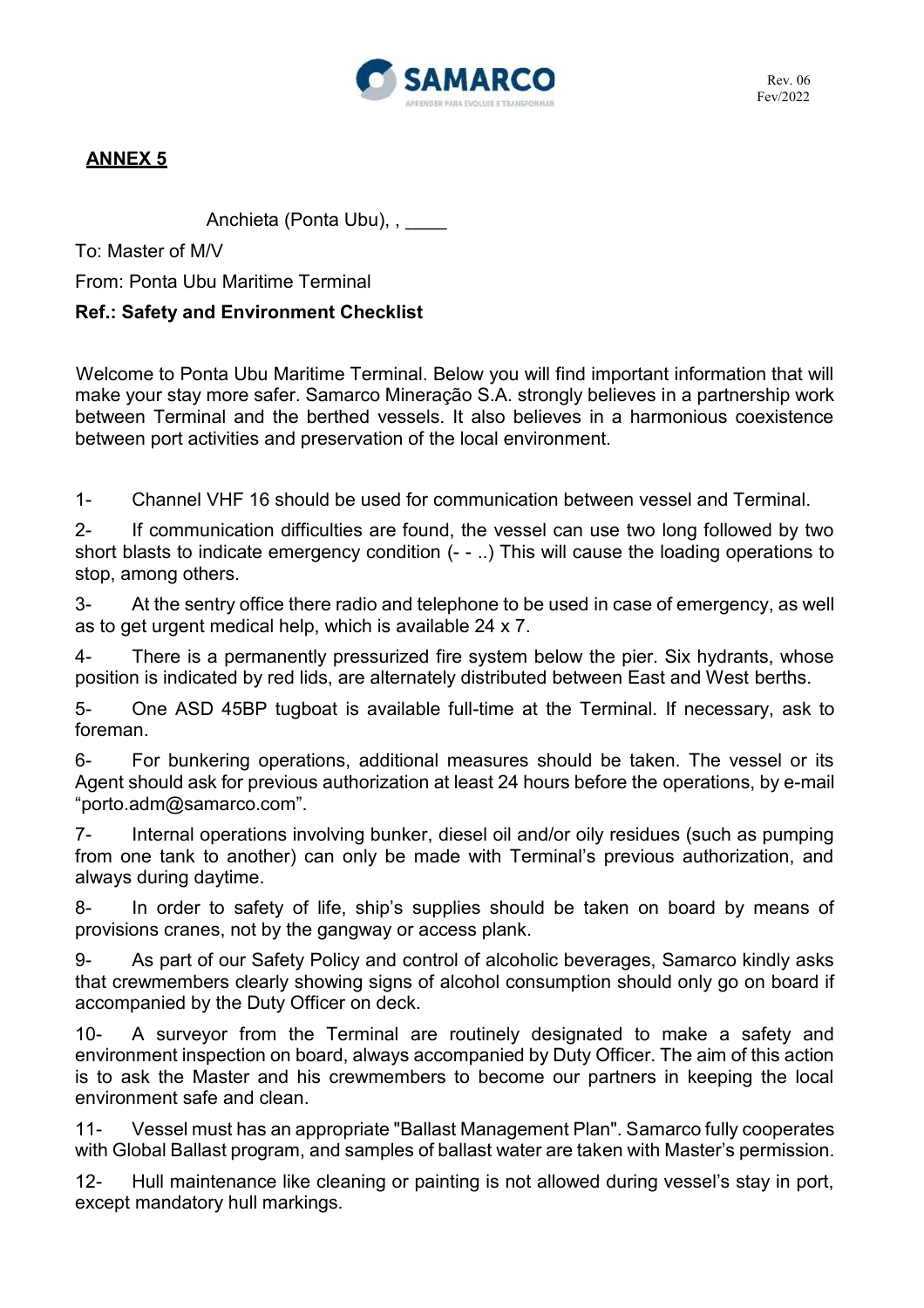

13- Welding, propeller repairs and the lowering of lifeboats as drills should be previously arranged with the Terminal.

14- All kinds of repairs that could eventually stop the vessel from leaving the berth at any time are not allowed. Exceptions, however, will be analysed separately. All applications should be addressed to the Terminal´s Manager.

15- Walking on the pier is only allowed between vessel and the sentry office with appropriate clothes, like sleeved shirts, trousers and protective footwear.

16- In case of oil/oily residue spilling overboard and into the sea, Samarco will immediately launch its Emergency Plan.

17- All decks, superstructure and Engine Room must be kept in good condition.

18- The Oil Record Book must be up to date and perfectly coherent.

19- The bilge hold space must be in good condition meaning no risk to the environment.

20- Vessel's mooring arrangements must be adequate for all local effects of tide, stream, weather, traffic and craft alongside.

21- All the scuppers and drip trays must be effectively plugged.

22- All unused cargo and bunker connections must be properly blanked and fully screwed.

23- An International Shore Fire Connection must be available at main deck.

24- An adequate "SOPEP kit" must be available and stand-by all time.

25- According to the Port Authority's rule, it is not allowed to keep a ladder lowered by the sea edge.

26- Sulfur content (SOx ppm) in the fuel used by the main engine:

27- Intended departure Metacentric Height (GM), according to cargo plan: \_\_\_\_\_\_\_\_\_\_m.

Any apparent risk to environment or to person/equipment should be immediately informed.

Thank you very much for your cooperation. We wish you and your crewmembers a very nice stay in our Terminal.

Ponta Ubu Maritime Terminal

Received/Acknowledged by M/V

\_\_\_\_\_\_\_\_\_\_\_\_\_\_\_\_\_\_\_\_\_\_\_\_\_\_\_Ship Stamp:

Sign / Ran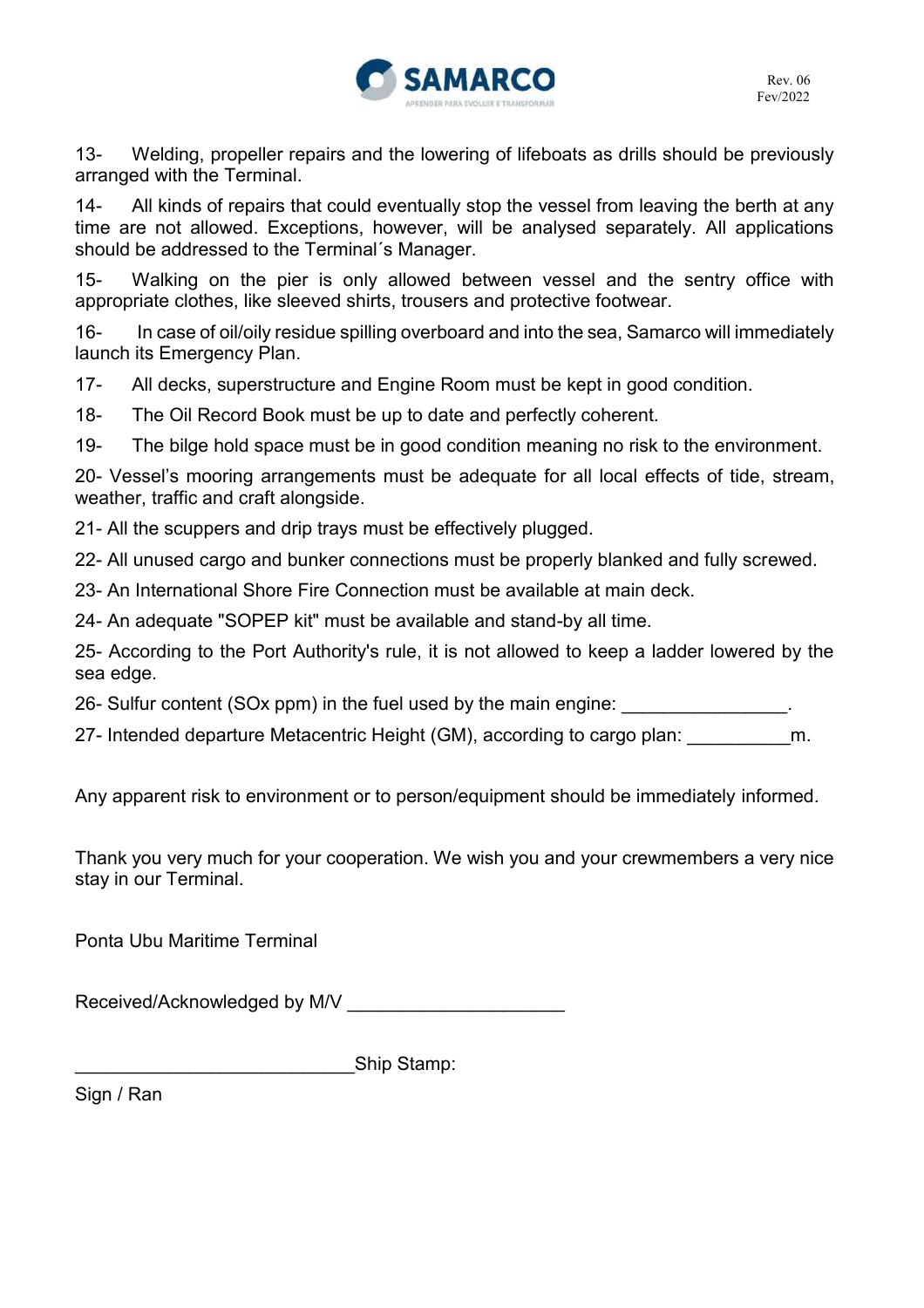

**SAMARCO MINERAÇÃO S/A** 

**DECLARAÇÃO DE CIÊNCIA – (DECLARATION OF ACKNOWLEDGE)**

DECLARO que tomei ciência da obrigatoriedade de registrar, caso ocorram, os danos ou atos ilícitos contra esta embarcação, tripulantes ou passageiros e seus pertences e/ou carga, durante a permanência e a interface da embarcação com a instalação portuária.

*I declare that I've become aware of the obligation to record, in the event of damage or illegal acts against this ship, crew or passengers and their belongings and/or cargo, during the stay and ship/port interface.* 

#### **EMBARCAÇÃO - SHIP**

| Nome do Navio - Ship's name                      |  |
|--------------------------------------------------|--|
| Porto de Registro - Port of register             |  |
| Número na IMO - IMO number                       |  |
| Comandante ou Oficial de Proteção da Embarcação: |  |
| (Commanding Officer or Ship Security Officer     |  |
| Identificação - Identification                   |  |

# **INSTALAÇÃO PORTUÁRIA - PORT FACILITY**

| Razão Social/Nome - (Name of the port facility)                                                     | SAMARCO MINERAÇÃO S/A                                                                   |  |  |
|-----------------------------------------------------------------------------------------------------|-----------------------------------------------------------------------------------------|--|--|
| Endereço - Adress                                                                                   | Rodovia Es 060, km $14.4 - s/n^{\circ}$ - Ponta Ubu -<br>29230 - Anchieta - ES - Brasil |  |  |
| Número na IMO - IMO number                                                                          | <b>BRVIX-0004</b>                                                                       |  |  |
| Número da declaração de Cumprimento<br>(Number of the Statement of Compliance)                      | 033/2004                                                                                |  |  |
| Situação atual da declaração de Cumprimento -<br>(Current situation of the Statement of Compliance) | ) Vigente<br>Cassada<br>() Suspensa<br>Effective<br>Suspended<br>Canceled               |  |  |

ATENÇÃO: A recusa, por parte do Comandante ou do Oficial de Proteção da embarcação, em assinar a presente DECLARAÇÃO impõe ao Supervisor de Segurança da Instalação Portuária que consigne o fato formalmente neste formulário e adote as providências previstas na presente Resolução.

*ATTENTION: The Commanding Officer's or Ship Security Officer's refusal to sign this DECLARATION requires the Port Facility Security Officer to formally record the fact in this form and to take the measures provided for in this Resolution.* 

OBSERVAÇÕES (Remarks):

Local e data- *Local and Date:* 

Comandante ou Oficial de Proteção da Embarcação:

*(Commanding Officer or Ship Security Officer)* 

Supervisor de Segurança da Instalação Portuária:

*(PortFacility Security Officer)*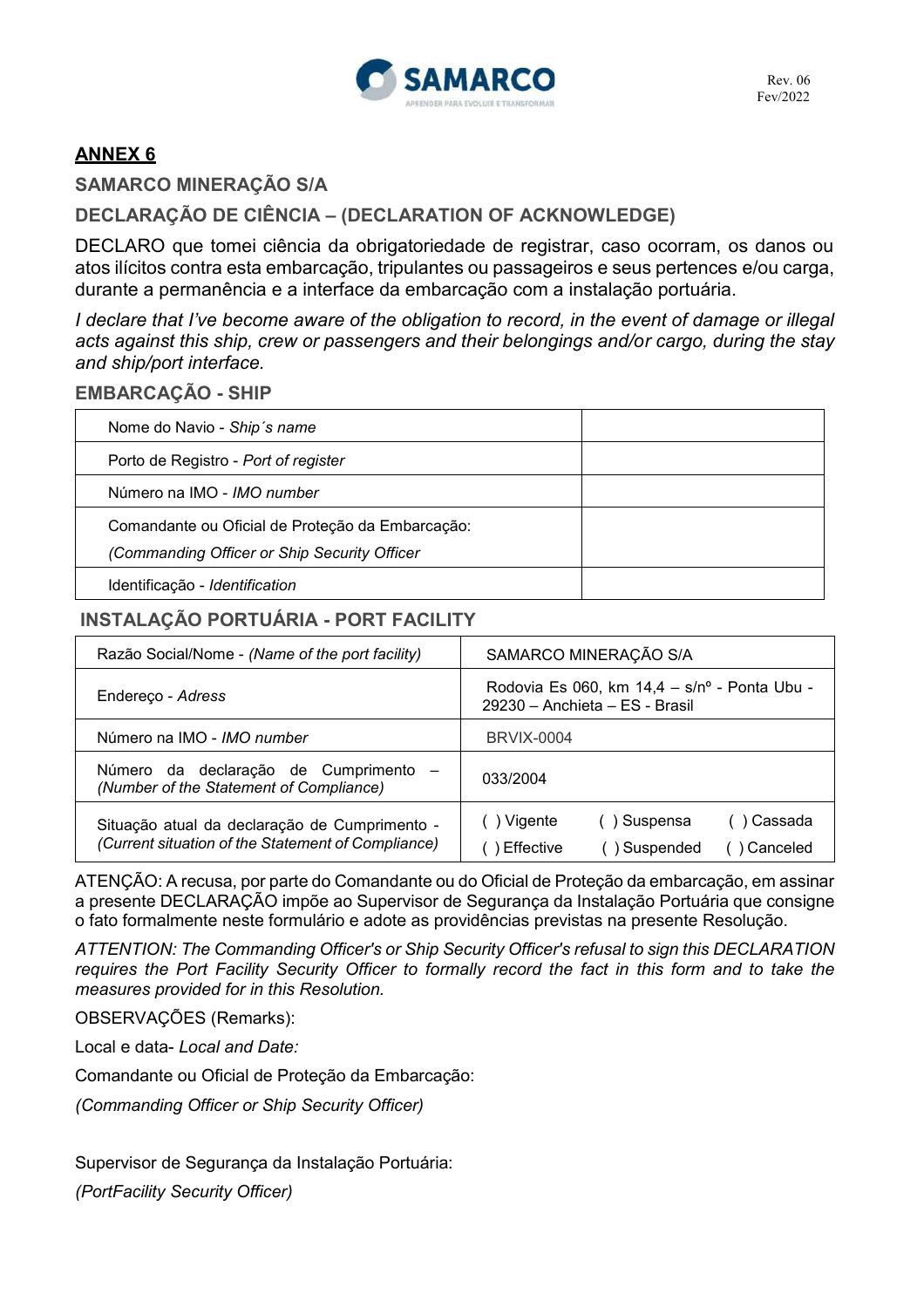